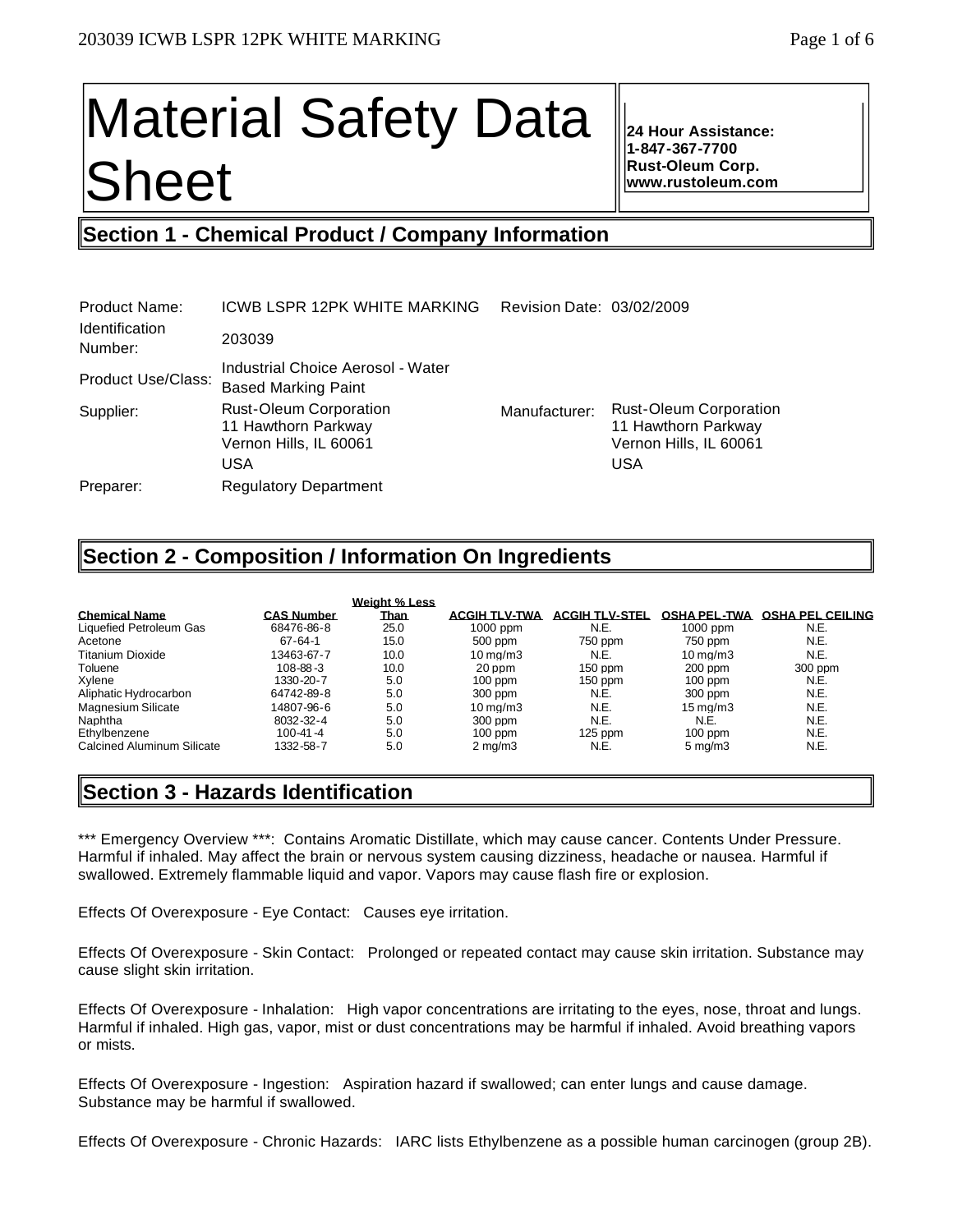## 203039 ICWB LSPR 12PK WHITE MARKING PAGE 2 of 6

Contains Titanium Dioxide. Titanium Dioxide is listed as a Group 2B-"Possibly carcinogenic to humans" by IARC. Significant exposure is not anticipated during brush application or drying. Risk of overexposure depends on duration and level of exposure to dust from repeated sanding of surfaces or spray mist and the actual concentration of Titanium Dioxide in the formula.

May cause central nervous system disorder (e.g., narcosis involving a loss of coordination, weakness, fatigue, mental confusion, and blurred vision) and/or damage. Reports have associated repeated and prolonged occupational overexposure to solvents with permanent brain and nervous system damage. Overexposure to xylene in laboratory animals has been associated with liver abnormalities, kidney, lung, spleen, eye and blood damage as well as reproductive disorders. Effects in humans, due to chronic overexposure, have included liver, cardiac abnormalities and nervous system damage. Overexposure to toluene in laboratory animals has been associated with liver abnormalities, kidney, lung and spleen damage. Effects in humans have included liver and cardiac abnormalities.

Primary Route(s) Of Entry: Skin Contact, Skin Absorption, Inhalation, Ingestion, Eye Contact

## **Section 4 - First Aid Measures**

First Aid - Eye Contact: Immediately flush eyes with plenty of water for at least 15 minutes holding eyelids open. Get medical attention.

First Aid - Skin Contact: Wash with soap and water. Get medical attention if irritation develops or persists.

First Aid - Inhalation: If you experience difficulty in breathing, leave the area to obtain fresh air. If continued difficulty is experienced, get medical assistance immediately.

First Aid - Ingestion: Aspiration hazard: Do not induce vomiting or give anything by mouth because this material can enter the lungs and cause severe lung damage. Get immediate medical attention.

## **Section 5 - Fire Fighting Measures**

Flash Point: -156 F LOWER EXPLOSIVE LIMIT: 0.7 % (Setaflash) UPPER EXPLOSIVE LIMIT : 12.8 %

Extinguishing Media: Carbon Dioxide, Dry Chemical, Foam, Water Fog

Unusual Fire And Explosion Hazards: Water spray may be ineffective. FLASH POINT IS LESS THAN 20 °. F. - EXTREMELY FLAMMABLE LIQUID AND VAPOR! Closed containers may explode when exposed to extreme heat. Vapors may form explosive mixtures with air. Vapors can travel to a source of ignition and flash back. Keep containers tightly closed. Isolate from heat, electrical equipment, sparks and open flame. Perforation of the pressurized container may cause bursting of the can.

Special Firefighting Procedures: Evacuate area and fight fire from a safe distance.

## **Section 6 - Accidental Release Measures**

Steps To Be Taken If Material Is Released Or Spilled: Contain spilled liquid with sand or earth. DO NOT use combustible materials such as sawdust. Remove all sources of ignition, ventilate area and remove with inert absorbent and non-sparking tools. Dispose of according to local, state (provincial) and federal regulations. Do not incinerate closed containers.

## **Section 7 - Handling And Storage**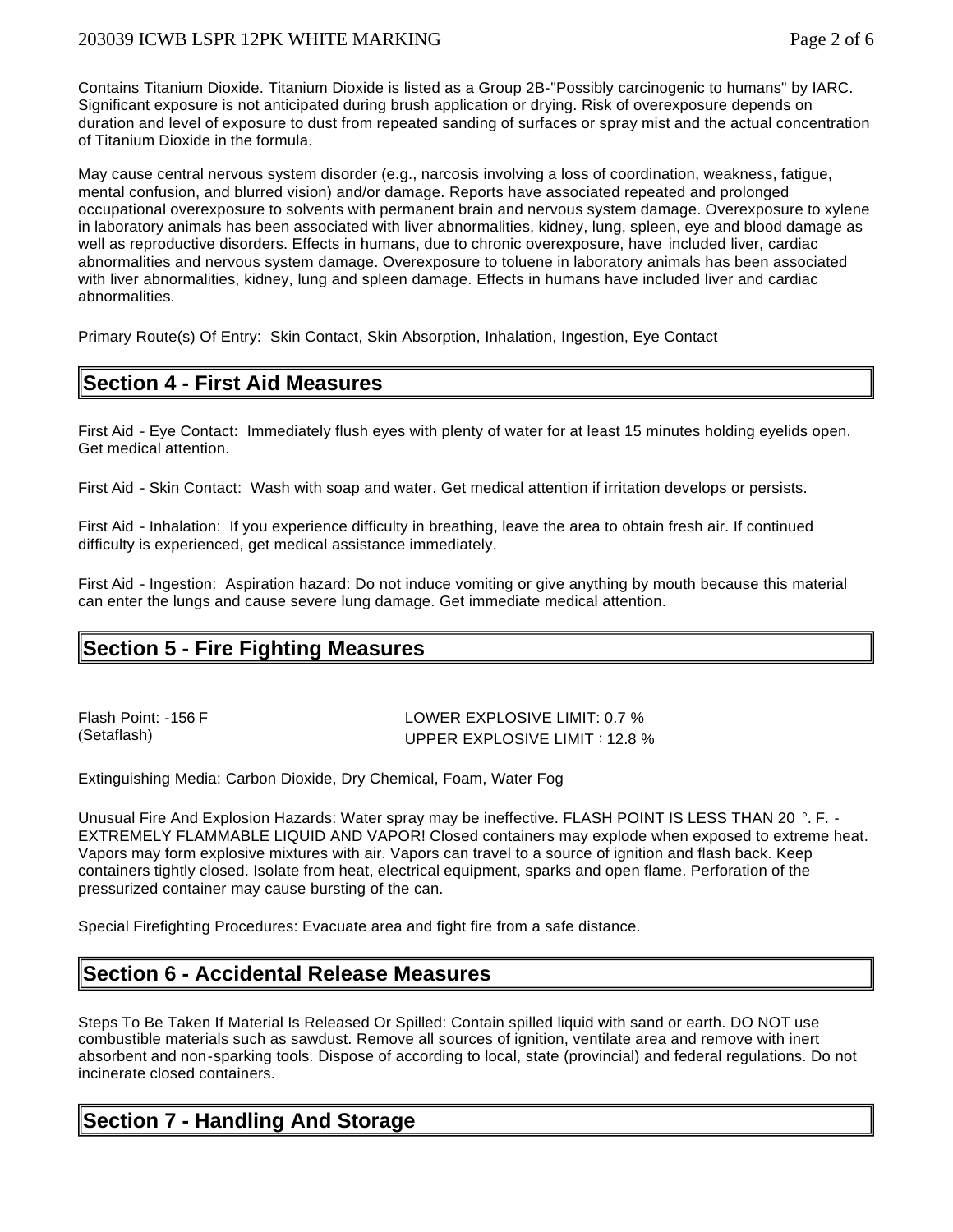Handling: Follow all MSDS/label precautions even after container is emptied because it may retain product residues. Avoid breathing vapor or mist. Wash thoroughly after handling. Use only in a well-ventilated area. Wash hands before eating.

Storage: Keep containers tightly closed. Isolate from heat, electrical equipment, sparks and open flame. Do not store above 120 ° F. Store large quantities in buildings designed and protected for storage of NFPA Class I flammable liquids. Contents under pressure. Do not expose to heat or store above 120 ° F.

## **Section 8 - Exposure Controls / Personal Protection**

Engineering Controls: Prevent build-up of vapors by opening all doors and windows to achieve cross -ventilation. Use process enclosures, local exhaust ventilation, or other engineering controls to control airborne levels below recommended exposure limits. Use explosion-proof ventilation equipment.

Respiratory Protection: A respiratory protection program that meets OSHA 1910.134 and ANSI Z88.2 requirements must be followed whenever workplace conditions warrant a respirator's use. A NIOSH/MSHA approved air purifying respirator with an organic vapor cartridge or canister may be permissible under certain circumstances where airborne concentrations are expected to exceed exposure limits.

Protection provided by air purifying respirators is limited. Use a positive pressure air supplied respirator if there is any potential for an uncontrolled release, exposure levels are not known, or in any other circumstances where air purifying respirators may not provide adequate protection.

Skin Protection: Use impervious gloves to prevent skin contact and absorption of this material through the skin. Nitrile or Neoprene gloves may afford adequate skin protection.

Eye Protection: Use safety eyewear designed to protect against splash of liquids.

Other protective equipment: Refer to safety supervisor or industrial hygienist for further information regarding personal protective equipment and its application.

Hygienic Practices: Wash thoroughly with soap and water before eating, drinking or smoking.

## **Section 9 - Physical And Chemical Properties**

| $-34 - 415$ F | Vapor Density:           | He        |
|---------------|--------------------------|-----------|
| Solvent Like  | Odor Threshold:          | <b>ND</b> |
| Liauid        | <b>Evaporation Rate:</b> | Fa:       |
| Slight        |                          |           |
| <b>ND</b>     | <b>Specific Gravity:</b> | 0.8       |
| ND.           | PH:                      | <b>NE</b> |
| Liquid        |                          |           |
|               |                          |           |

F South Range: Vapor Density: Heavier than Air ike Odor Threshold: ND Evaporation Rate: Faster than Ether Specific Gravity: 0.864

(See section 16 for abbreviation legend)

## **Section 10 - Stability And Reactivity**

Conditions To Avoid: Avoid temperatures above 120 ° F. Avoid all possible sources of ignition.

Incompatibility: Incompatible with strong oxidizing agents, strong acids and strong alkalies.

Hazardous Decomposition: When heated to decomposition, it emits acrid smoke and irritating fumes. By open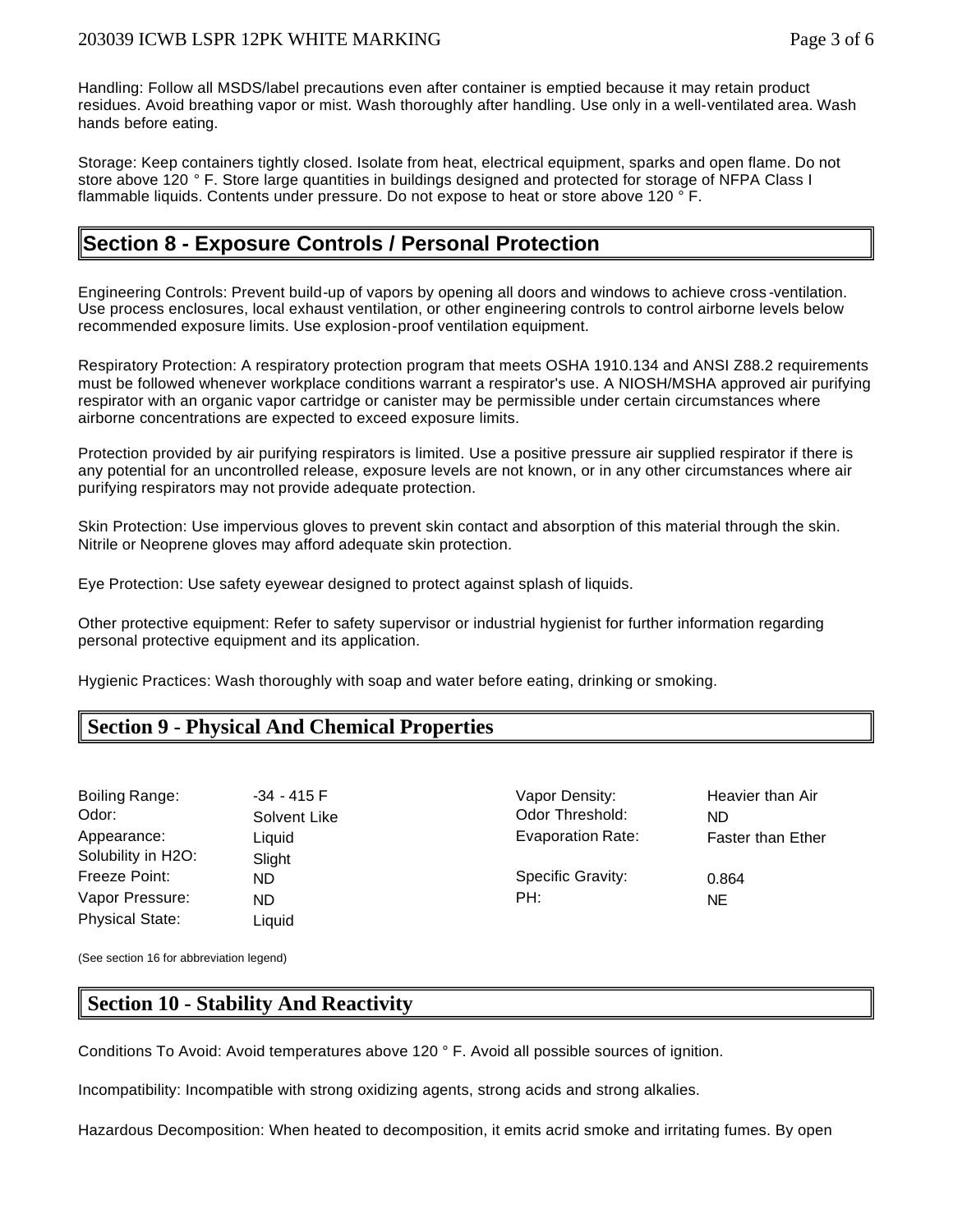#### 203039 ICWB LSPR 12PK WHITE MARKING Page 4 of 6

flame, carbon monoxide and carbon dioxide.

Hazardous Polymerization: Will not occur under normal conditions.

Stability: This product is stable under normal storage conditions.

## **Section 11 - Toxicological Information**

Product LD50: ND Product LC50: ND

| <u>Chemical Name</u>              | LD50                    | <b>LC50</b>                       |
|-----------------------------------|-------------------------|-----------------------------------|
| <b>Liquefied Petroleum Gas</b>    | N.E.                    | N.E.                              |
| Acetone                           | 5800 mg/kg (Rat)        | 50100 mg/m3 (Rat, 8Hr)            |
| Titanium Dioxide                  | >7500 mg/kg (Rat. Oral) | N.E.                              |
| Toluene                           | 636 mg/kg (Rat, Oral)   | >26700 ppm (Rat, Inhalation, 1Hr) |
| Xylene                            | 4300 mg/kg (Rat, Oral)  | 5000 ppm (Rat, Inhalation, 4Hr)   |
| Aliphatic Hydrocarbon             | >5000 mg/kg (Rat, Oral) | N.E.                              |
| Magnesium Silicate                | N.E.                    | TCLo: 11 mg/m3 (Inhalation)       |
| Naphtha                           | >5000 mg/kg (Rat, Oral) | N.E.                              |
| Ethylbenzene                      | 3500 mg/kg (Rat, Oral)  | N.E.                              |
| <b>Calcined Aluminum Silicate</b> | 5000 mg/kg (Rat, Oral)  | N.E.                              |

## **Section 12 - Ecological Information**

Ecological Information: Product is a mixture of listed components.

## **Section 13 - Disposal Information**

Disposal Information: Dispose of material in accordance to local, state and federal regulations and ordinances. Do not allow to enter storm drains or sewer systems.

## **Section 14 - Transportation Information**

| DOT Proper Shipping Name:  | Aerosols |
|----------------------------|----------|
| <b>DOT Technical Name:</b> |          |
| DOT Hazard Class:          | 21       |
| DOT UN/NA Number:          | UN1950   |

DOT Proper Shipping Name: Aerosols Packing Group: --- Hazard Subclass: ---Resp. Guide Page: 126

## **Section 15 - Regulatory Information**

#### **CERCLA - SARA Hazard Category**

This product has been reviewed according to the EPA "Hazard Categories" promulgated under Sections 311and 312 of the Superfund Amendment and Reauthorization Act of 1986 (SARA Title III) and is considered, under applicable definitions, to meet the following categories:

IMMEDIATE HEALTH HAZARD, CHRONIC HEALTH HAZARD, FIRE HAZARD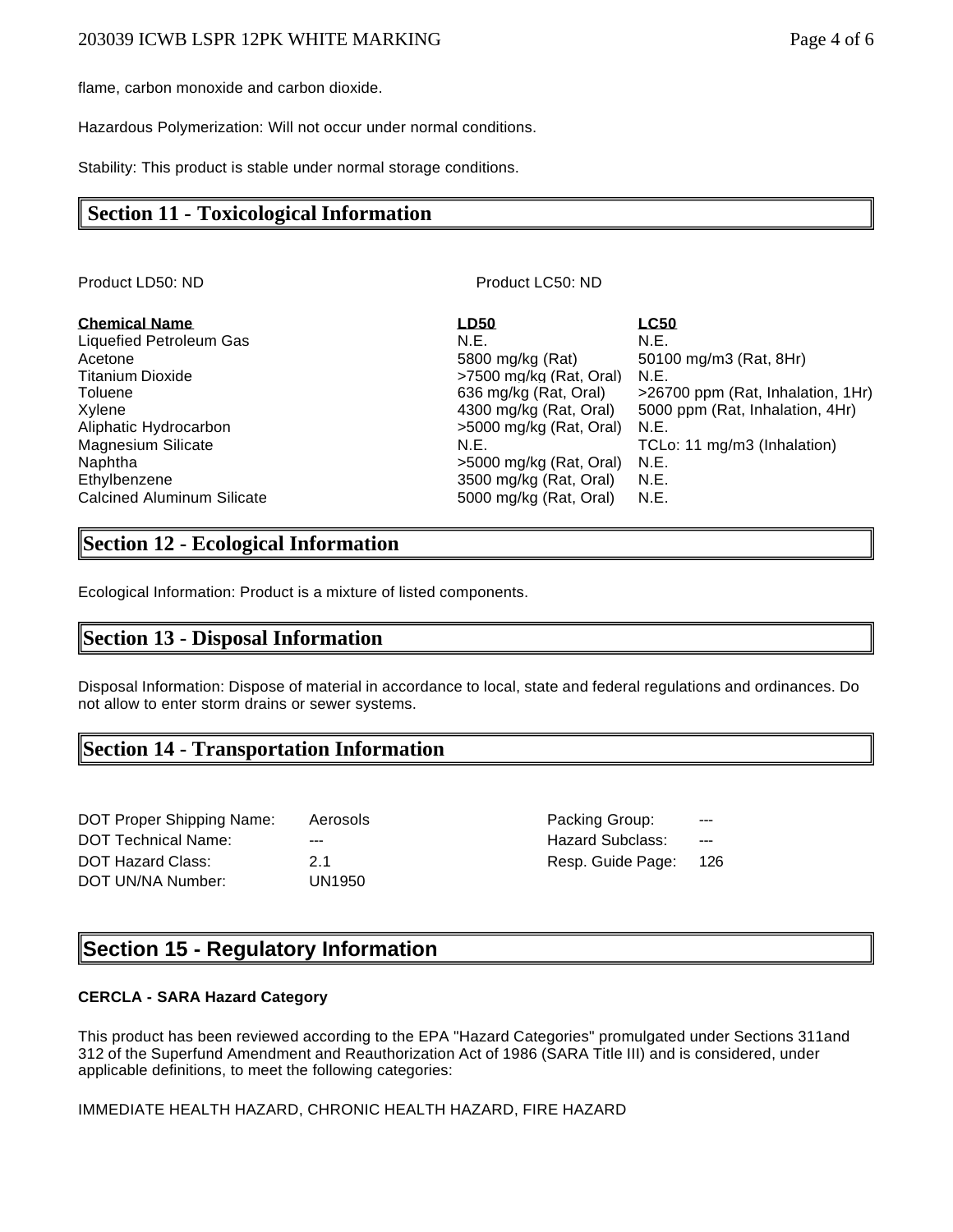#### **SARA Section 313:**

Listed below are the substances (if any) contained in this product that are subject to the reporting requirements of Section 313 of Title III of the Superfund Amendment and Reauthorization Act of 1986 and 40 CFR part 372:

| Chemical Name | <b>CAS Number</b> |
|---------------|-------------------|
| Toluene       | 108-88-3          |
| Xvlene        | 1330-20-7         |
| Ethvlbenzene  | $100 - 41 - 4$    |

#### **Toxic Substances Control Act:**

Listed below are the substances (if any) contained in this product that are subject to the reporting requirements of TSCA 12(B) if exported from the United States:

#### **U.S. State Regulations: As follows -**

#### **New Jersey Right-to-Know:**

The following materials are non-hazardous, but are among the top five components in this product.

| <b>Chemical Name</b> |  |  |
|----------------------|--|--|
|                      |  |  |

#### **Pennsylvania Right-to-Know:**

The following non-hazardous ingredients are present in the product at greater than 3%.

| <b>Chemical Name</b> | <b>CAS Number</b> |
|----------------------|-------------------|
| Water                | 7732-18-5         |
| Calcium Carbonate    | 1317-65-3         |
| Modified Alkyd       | PROPRIETARY       |

#### **California Proposition 65:**

WARNING! This product contains a chemical(s) known by the State of California to cause cancer.

WARNING! This product contains a chemical(s) known to the State of California to cause birth defects or other reproductive harm.

#### **International Regulations: As follows -**

#### **CANADIAN WHMIS:**

This MSDS has been prepared in compliance with Controlled Product Regulations except for the use of the 16 headings.

#### **CANADIAN WHMIS CLASS:** AB5 D2A D2B

## **Section 16 - Other Information**

**CAS Number** Water 7732-18-5